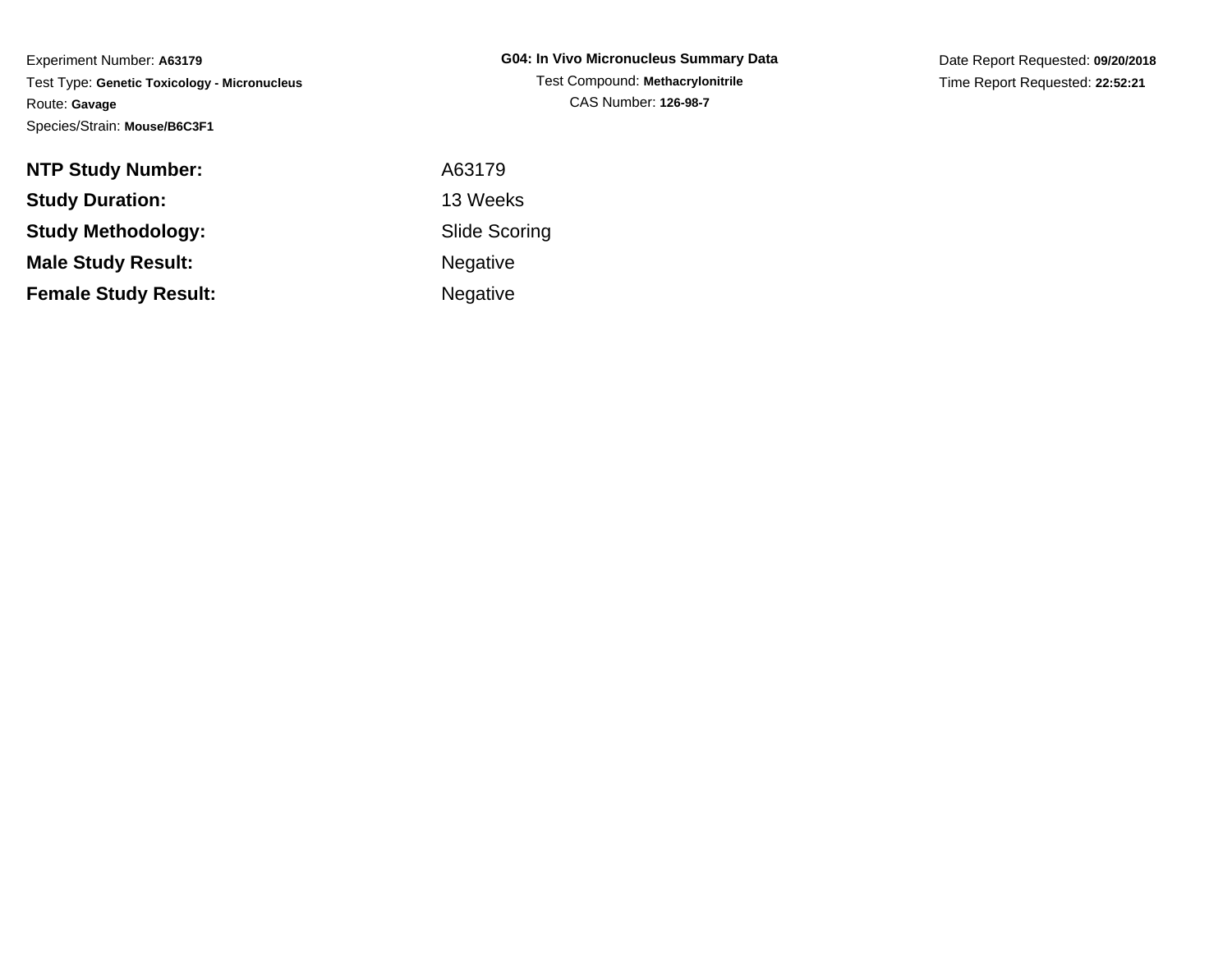|                                |    | Tissue: Blood; Sex: Male; Number of Treatments: 65; Time interval between final treatment and cell sampling: 24 h |         |  |
|--------------------------------|----|-------------------------------------------------------------------------------------------------------------------|---------|--|
|                                |    | <b>MN NCE/1000</b>                                                                                                |         |  |
| Dose (mg/kg)                   | N  | Mean $\pm$ SEM                                                                                                    | p-Value |  |
| Vehicle Control <sup>1</sup>   | 10 | $0.45 \pm 0.16$                                                                                                   |         |  |
| 0.75                           | 10 | $0.50 \pm 0.17$                                                                                                   | 0.4093  |  |
| 1.5                            | 10 | $0.60 \pm 0.12$                                                                                                   | 0.2563  |  |
| 3.0                            | 10 | $0.70 \pm 0.13$                                                                                                   | 0.1485  |  |
| 6.0                            | 10 | $0.55 \pm 0.12$                                                                                                   | 0.3273  |  |
| 12.0                           | 10 | $0.60 \pm 0.18$                                                                                                   | 0.2563  |  |
| Trend p-Value                  |    | 0.3400                                                                                                            |         |  |
| <b>Trial Summary: Negative</b> |    |                                                                                                                   |         |  |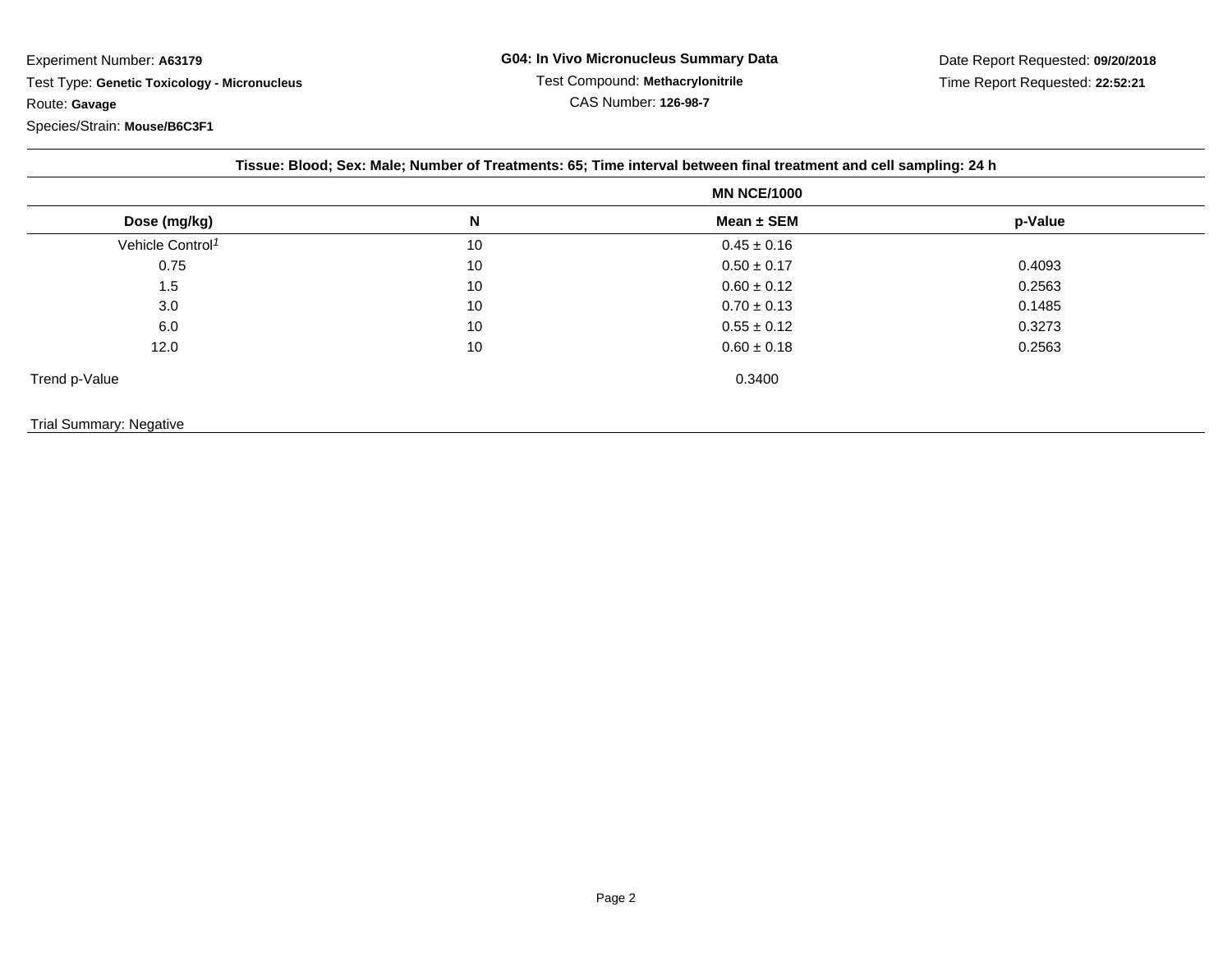|                              | <b>MN NCE/1000</b> |                 |         |
|------------------------------|--------------------|-----------------|---------|
| Dose (mg/kg)                 | N                  | Mean $\pm$ SEM  | p-Value |
| Vehicle Control <sup>1</sup> | 10                 | $0.55 \pm 0.19$ |         |
| 0.75                         | 10                 | $0.50 \pm 0.07$ | 0.5864  |
| 1.5                          | 10                 | $0.35 \pm 0.11$ | 0.8272  |
| 3.0                          | 10                 | $0.40 \pm 0.16$ | 0.7544  |
| 6.0                          | 10                 | $0.35 \pm 0.17$ | 0.8272  |
| 12.0                         | 8                  | $0.31 \pm 0.09$ | 0.8560  |
| Trend p-Value                |                    | 0.8550          |         |